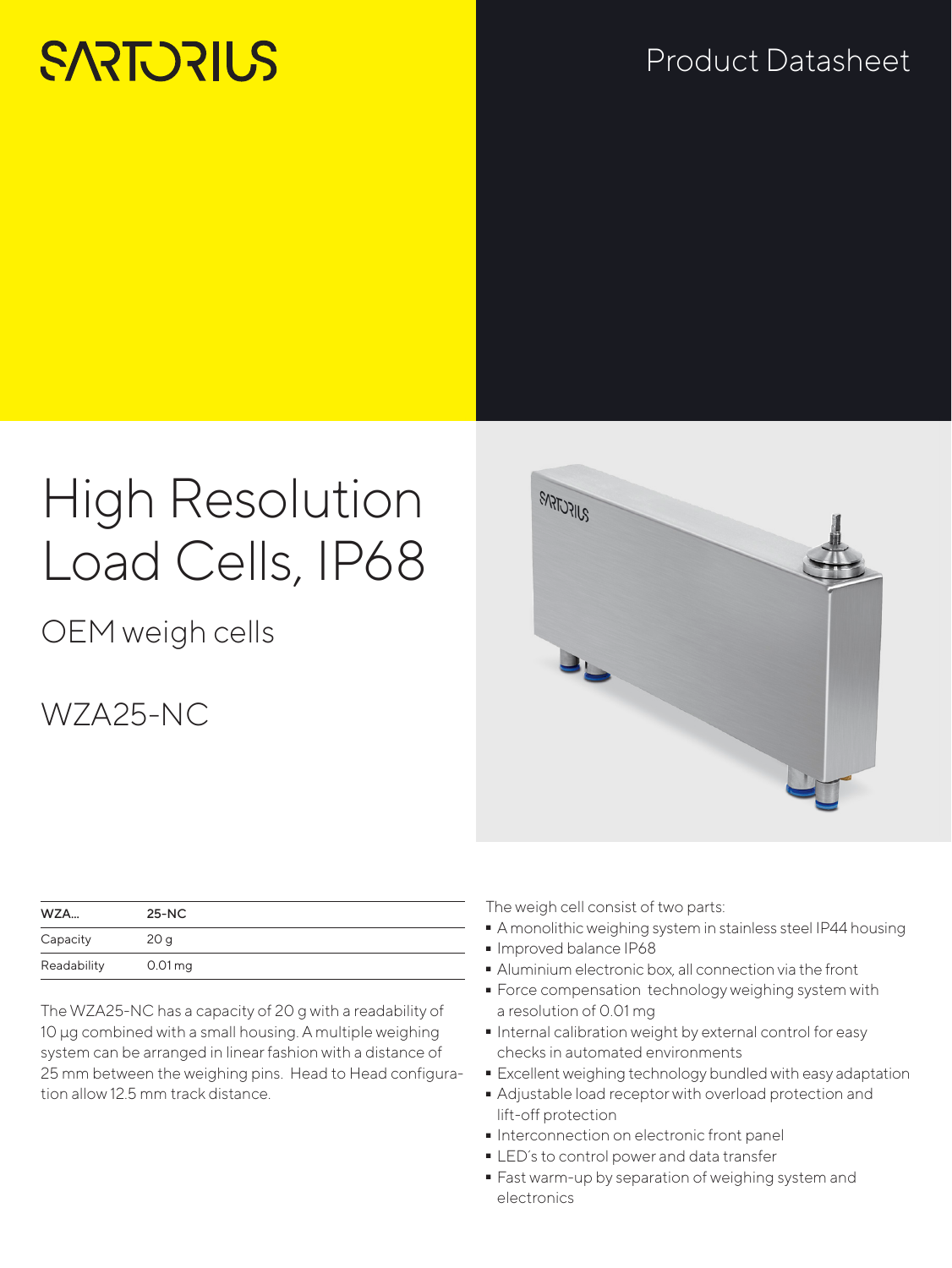- **-** RS232C interface for configuration and data transfer<br>• IP68 during wash down | IP44 during weighing
- 
- With IP68 this weigh cell is well suited for pharmaceutical - With IP68 this weigh cell is well suited for pharmaceutical applications with requirements for Clean-in-place (CIP) and Sterilize-in-Place (SIP).
- Optional PC-software with menu setting, weigh data<br>display and internal calibration functions<br>- Display can be plugged during operation display and internal calibration functions
- 
- Display can be plugged during operation - Several units can be combined by parallelization of multiple weigh cells – each every 25 mm.
- Customer housing of multiple weigh cells can fitted easily over the weigh cells.
- Sealing rings on top can be dismounted and refitted after placement of customer housing.





Aluminium electronic box

### Technical Data

| Model                                                       |                                           | WZA25-NC                                                                           |
|-------------------------------------------------------------|-------------------------------------------|------------------------------------------------------------------------------------|
| Capacity                                                    |                                           | 20 g                                                                               |
| Readability                                                 |                                           | $10 \mu g$                                                                         |
| Preload min. <sup>1)</sup>                                  |                                           | 5 <sub>q</sub>                                                                     |
| Repeatability<br>(standard deviation) <sup>2)</sup>         |                                           | ≤± 20 µg                                                                           |
| Linearity                                                   |                                           | $\leq$ 50 µg                                                                       |
| Measuring time <sup>2)3)</sup>                              |                                           | $0.8 s / \pm 10 \mu$ g<br>400 ms / $\pm$ 100 µg<br>$250$ ms $/\pm 1$ mg            |
| Operating temperature range                                 |                                           | +10 $\dots$ +30 °C                                                                 |
| Allowable temperature range                                 |                                           | $+5$ $+40$ °C                                                                      |
| Weigh cell dimension                                        |                                           | $24 \times 180 \times 87$ mm (base $\times$ height)                                |
| Electronic dimension                                        |                                           | $130 \times 208 \times 45$ mm (base $\times$ height)                               |
| Pin for weighing pan   load<br>receptor                     |                                           | 3 mm Ø / 20 mm above housing, inte-<br>grated overload and lift off protection     |
| Cable length weigh cell to<br>electronics                   |                                           | 3 <sub>m</sub>                                                                     |
| Power supply                                                |                                           | YEPS01-15V0H   100 - 240VAC,<br>50 - 60Hz   15V DC                                 |
| Power supply (alternative)                                  |                                           | 1226, optimal 15V (+15% -10%);<br>O.5V <sub>pp</sub> (Peak to Peak)                |
| Power consumption                                           |                                           | 8 VA (average)                                                                     |
| Interface                                                   |                                           | RS232C, software   hardware hand-<br>shake; No system power via RS232<br>connector |
| Materials                                                   | Housing<br>Weighing pin<br>Electronic Box | Stainless steel 1.4404 / AISI316L<br>Titanium<br>Transparently passivated aluminum |
| IP rating related to DIN EN<br>60529                        |                                           | IP44   IP68 <sup>4)</sup>                                                          |
|                                                             |                                           |                                                                                    |
| Options   Accessories                                       |                                           |                                                                                    |
| Windows configuration soft-<br>ware for test and adjustment |                                           | Sartorius CAS Suite                                                                |
| Liquid-crystal display                                      |                                           | YAC01ED                                                                            |

1) the preload can be configured by using the Sartorius CAS Suite H8S software; higher preload will reduce the weighing range

2) depending on measurement equipment set-up and conditions;

3) measuring time is the time in which the measured value is in the given range around the static end value; test weight is approx. 25% of the weighing range.

4) please refer to application instruction manual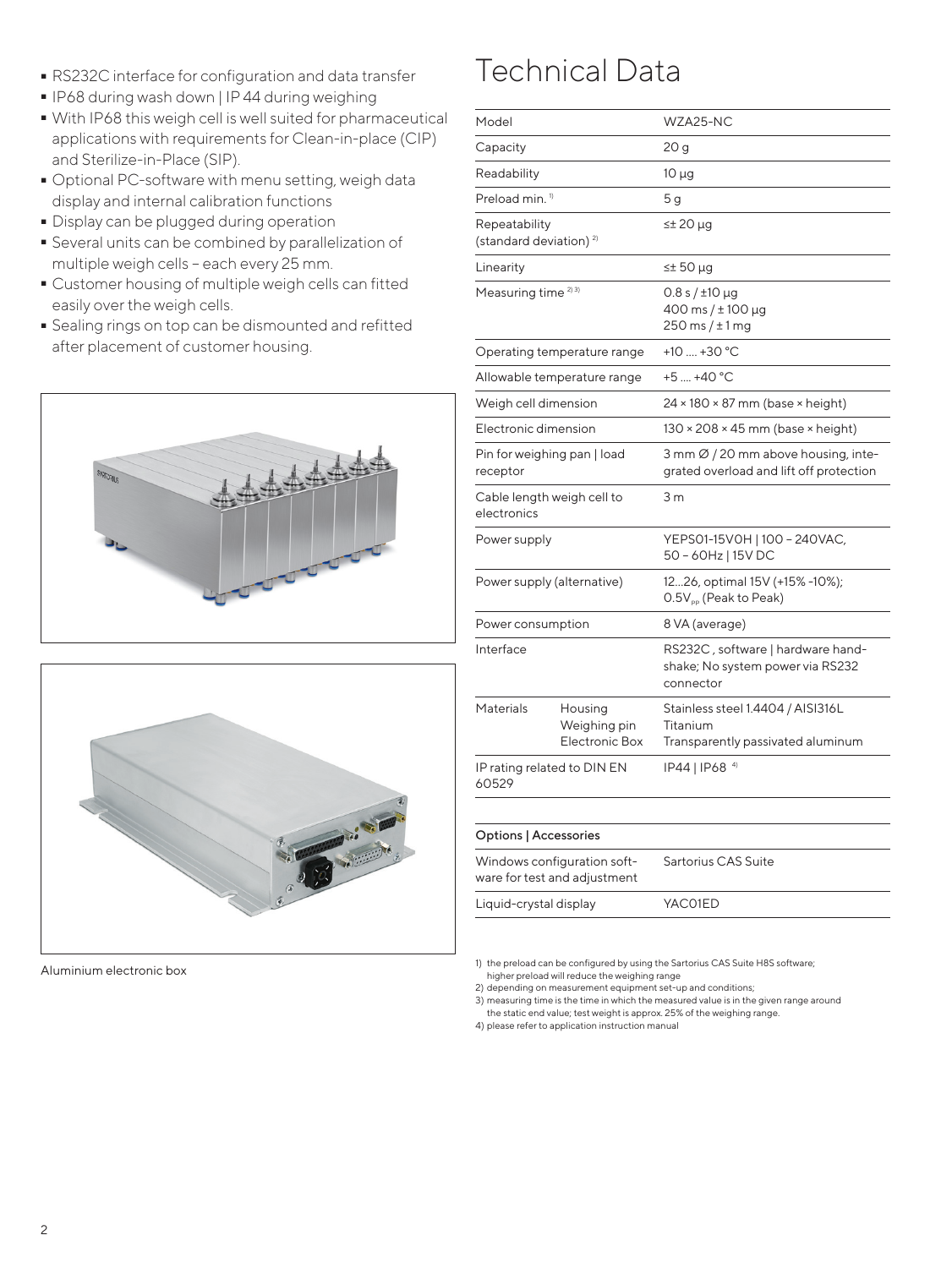### Weigh cell





Aluminium electronic box





#### Optional YAC01ED Display and Control Unit